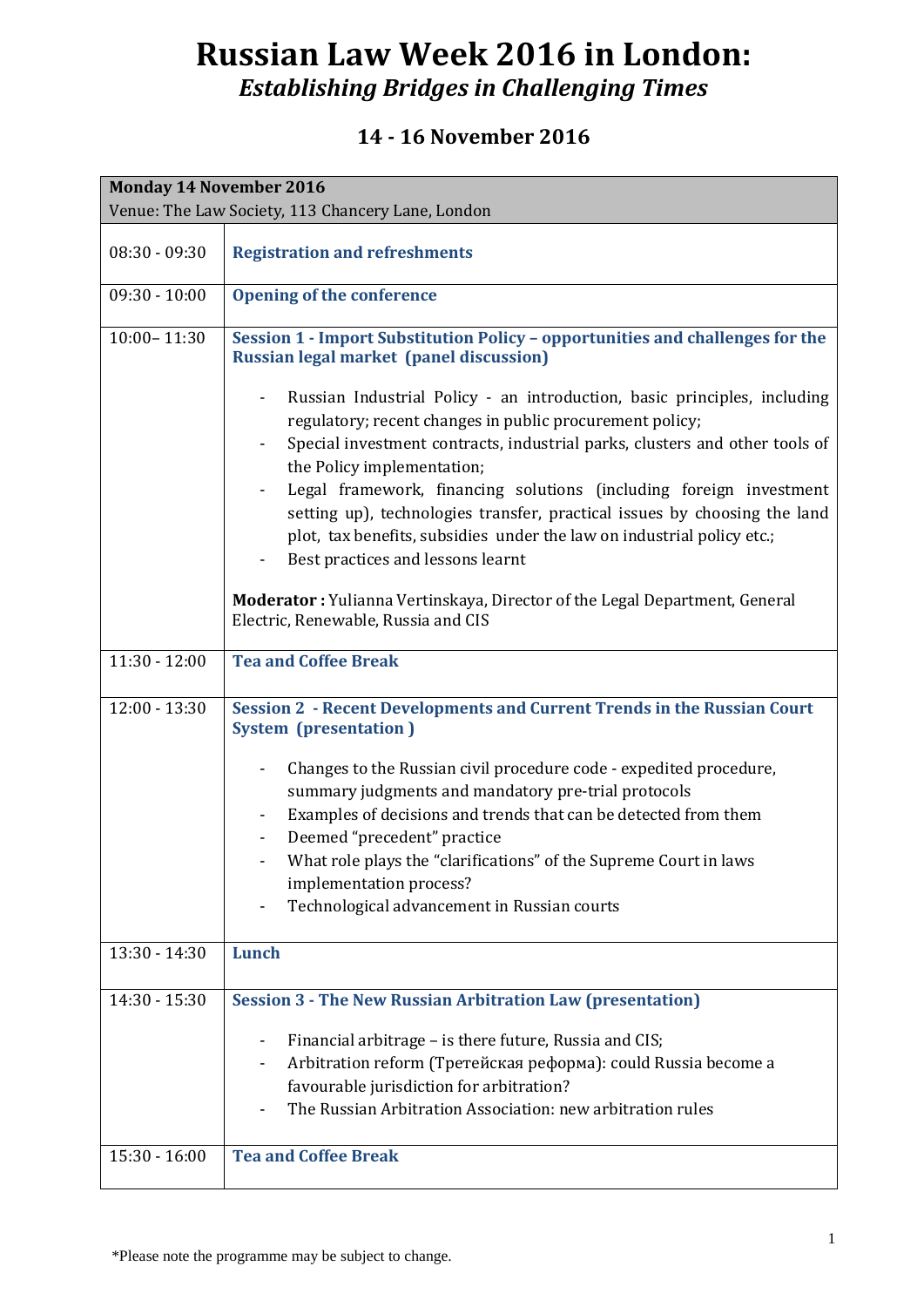# **Russian Law Week 2016 in London:** *Establishing Bridges in Challenging Times*

### **14 - 16 November 2016**

| $16:00 - 17:00$ | Session 4 - other developments in Russian arbitration (case study) |
|-----------------|--------------------------------------------------------------------|
|                 | $17:00 - 17:05$   Closing remarks                                  |
| $17:05 - 19:30$ | <b>Networking reception</b>                                        |

| <b>Tuesday 15 November 2016</b><br>Venue: The Law Society, 113 Chancery Lane, London |                                                                                                                                                                                                                                                                                                                                                                                                                                     |  |
|--------------------------------------------------------------------------------------|-------------------------------------------------------------------------------------------------------------------------------------------------------------------------------------------------------------------------------------------------------------------------------------------------------------------------------------------------------------------------------------------------------------------------------------|--|
|                                                                                      |                                                                                                                                                                                                                                                                                                                                                                                                                                     |  |
| $09:00 - 09:30$                                                                      | <b>Registration and refreshments</b>                                                                                                                                                                                                                                                                                                                                                                                                |  |
| $09:30 - 10:00$                                                                      | <b>Opening remarks</b>                                                                                                                                                                                                                                                                                                                                                                                                              |  |
| $10:00 - 11:30$                                                                      | Session 5 - New Law on Bankruptcy and Insolvency (case study)                                                                                                                                                                                                                                                                                                                                                                       |  |
|                                                                                      | Corporate governance and director duties under Russian law<br>$\qquad \qquad \blacksquare$                                                                                                                                                                                                                                                                                                                                          |  |
|                                                                                      | Current rules and policy under Russian corporate law.                                                                                                                                                                                                                                                                                                                                                                               |  |
|                                                                                      | Legislation overview for a period of two years                                                                                                                                                                                                                                                                                                                                                                                      |  |
|                                                                                      | Counter stand to criminal bankruptcy practices                                                                                                                                                                                                                                                                                                                                                                                      |  |
|                                                                                      |                                                                                                                                                                                                                                                                                                                                                                                                                                     |  |
|                                                                                      |                                                                                                                                                                                                                                                                                                                                                                                                                                     |  |
| $11:30 - 12:00$                                                                      | <b>Tea and Coffee Break</b>                                                                                                                                                                                                                                                                                                                                                                                                         |  |
| $12:00 - 13:30$                                                                      | Session 6 - Changes in Russian Corporate Law: M&A and new practices (case<br>study)                                                                                                                                                                                                                                                                                                                                                 |  |
|                                                                                      | Structuring an M&A deal under Russian law - trends and instruments                                                                                                                                                                                                                                                                                                                                                                  |  |
|                                                                                      | Effectiveness, court precedents<br>۰                                                                                                                                                                                                                                                                                                                                                                                                |  |
|                                                                                      | Problematic M&A deals, lessons learnt in Russia                                                                                                                                                                                                                                                                                                                                                                                     |  |
|                                                                                      | Good faith at the stage of negotiations, etc.                                                                                                                                                                                                                                                                                                                                                                                       |  |
|                                                                                      | English common law principles and practices which have been included in<br>the Russian civil code                                                                                                                                                                                                                                                                                                                                   |  |
|                                                                                      | Comparative analysis of the changes with similar provisions in English                                                                                                                                                                                                                                                                                                                                                              |  |
|                                                                                      | Impact on foreign investors and counterparties                                                                                                                                                                                                                                                                                                                                                                                      |  |
| $13:30 - 14:30$                                                                      | Lunch                                                                                                                                                                                                                                                                                                                                                                                                                               |  |
| $14:30 - 16:00$                                                                      |                                                                                                                                                                                                                                                                                                                                                                                                                                     |  |
|                                                                                      | discussion)                                                                                                                                                                                                                                                                                                                                                                                                                         |  |
|                                                                                      |                                                                                                                                                                                                                                                                                                                                                                                                                                     |  |
|                                                                                      | BEPS Action plans: results for business in Russia;                                                                                                                                                                                                                                                                                                                                                                                  |  |
|                                                                                      |                                                                                                                                                                                                                                                                                                                                                                                                                                     |  |
|                                                                                      |                                                                                                                                                                                                                                                                                                                                                                                                                                     |  |
|                                                                                      |                                                                                                                                                                                                                                                                                                                                                                                                                                     |  |
|                                                                                      | Procedural issues<br>Winding-up joint ventures with foreign investors, is there an issue?<br>law<br>Session 7 - De-offshorization in Russia: results and wishes (panel<br>Tax amnesty: results, issues, effect on business structuring in the RF;<br>Foreign controlled companies: beneficiaries, tax residency issues of legal<br>entities and another anti-offshore instruments;<br>OECD Convention and tax information exchange; |  |

\*Please note the programme may be subject to change.